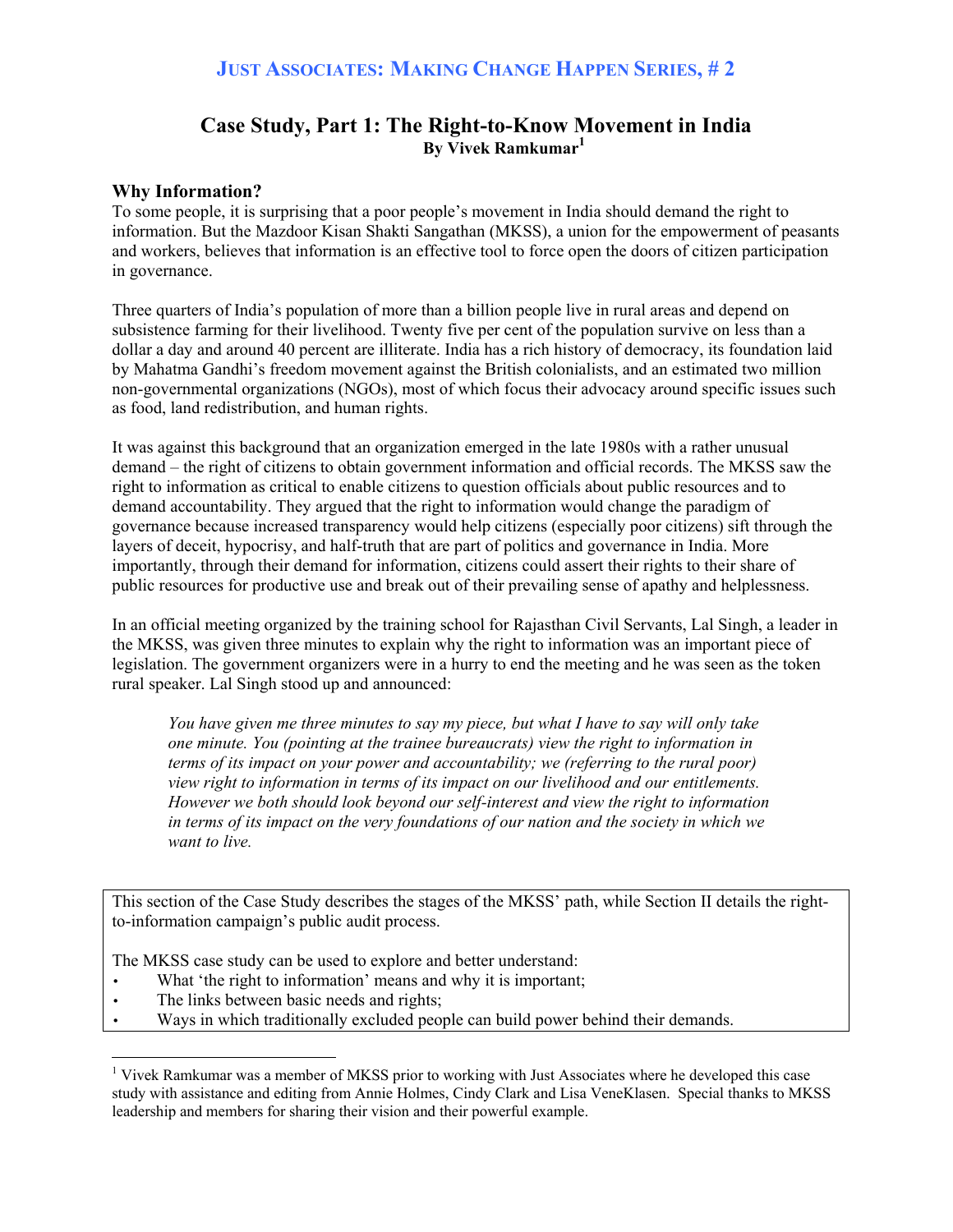#### **Discussion: 1. What do you think Lal Singh meant when he linked the right to information to the core 'foundations' of a society?**

#### **Three Friends …**

Three friends from very different backgrounds arrived in a village in 1987. Over the next decade they forged an alliance with local farmers and workers to form one of India's most successful social justice movements. The first of the three was an established feminist and former civil servant with several years of experience working on development issues; the second had lived most of his life in rural settings and was a communications and outreach specialist with a rural NGO; and the third had attended college in the U.S. but, motivated by a sense of social justice, decided to work and live in a rural village. They spent the next three years integrating themselves into the village community of Devdungri, in central Rajasthan. They lived frugally in a small hut much like the other huts in the village, fetching water for the household from the village well, cooking two simple meals a day on firewood, and sleeping on the floor.<sup>2</sup> During this period, they met residents and community members, most of whom were farmers or rural workers living in and around their village. They used their time – and their interactions with these villagers – to observe, learn, and understand the critical issues that shape rural life.<sup>3</sup> They were inspired by stories about community members who struggled against injustice and worked towards social and political reform against enormous odds. They forged close relationships with these people, who became members of the MKSS when it was formed.

## **Profile: Lal Singh**

Lal Singh is one of the principal leaders of the MKSS. A farmer by profession, he met the founding members of the MKSS when he came to help them repair their kitchen door. Later, he invited them to his village of Sohangarh to help organize the residents to confront the landlord who had illegally occupied the village forest. Prior to meeting the MKSS founders, Lal Singh had fought his own battle for justice within the police department. He had been a constable in the Rajasthan Police force – a highly sought-after job for a rural resident because it provides lifelong health and pension benefits. He led the constables in a strike to demand that the officers stop forcing them to do domestic chores like gardening, cooking, and washing clothes. To break the strike, the government threatened to fire all those who did not return to duty. Lal Singh was among the few who, as a matter of principle, refused to go back until the demands were met; as a consequence, he lost his job and all its benefits.

#### **Repossessing the Forest**

 $\overline{a}$ 

In the neighboring village of Sohangarh, the future MKSS members organized the village community to re-possess a community-owned forest that had been taken over by the local landlord, a member of the upper-caste community that dominates India's social and economic hierarchy. In return for allowing the residents of Sohangarh the use of the forest, he levied a tax equal to half the proceeds of firewood they collected there and a portion of the milk they obtained from cattle that grazed there.

 $2^{2}$  To date, all MKSS staff members continue to live in the same house and maintain the same simple lifestyle, which reflects the realities of rural life for the majority of residents in India.

<sup>&</sup>lt;sup>3</sup> In their initial years in Devdungri, the future founding members of the MKSS spent part of their time working on a *Delivery Systems Study,* on a fellowship from the Central Ministry of Human Resources. Later when the MKSS was formed, donations from constituents and well-wishers sustained the organization.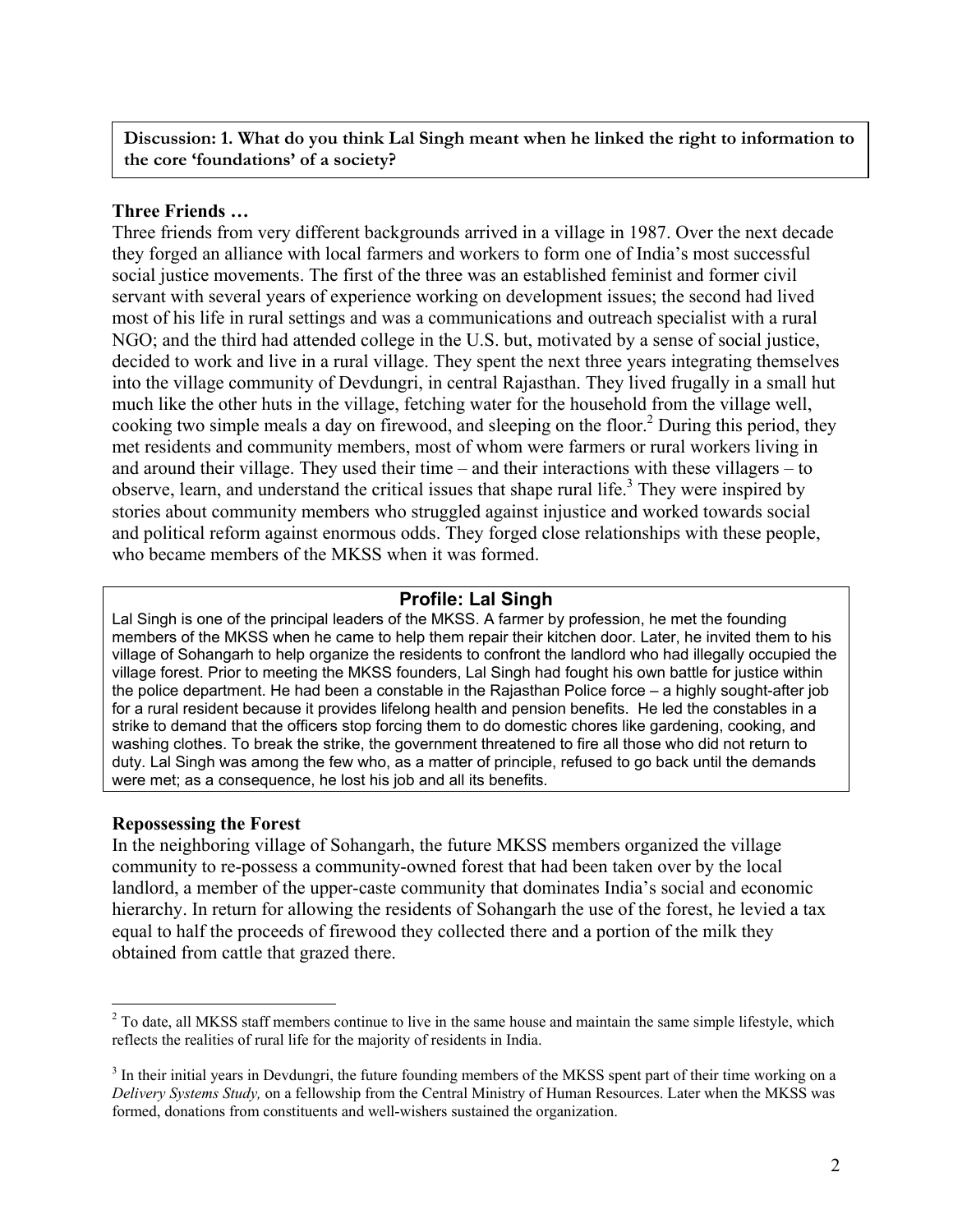The struggle was not an easy one. It turned violent when the landlord physically assaulted two founding members of the MKSS. Word spread like wildfire in Sohangarh that the landlord had beaten Shanker and Nikhil. In the past, an incident like this might have intimidated the villagers, but now there was general outrage that the landlord had beaten two outsiders who were only trying to help the community. If not for the timely intervention of the police, Sohangarh might have seen a bloody battle between the landlord's thugs and the village members. The incident scared the landlord and quickly ended his 'rule' over the community. As the law was in their favor, the community was successful in re-possessing the forest through official channels.

This community success spurred the villagers to form the MKSS as a union to represent the area's disempowered residents.

#### **Discussion 2: Why do you think the officials finally responded to the community's demands?**

## **The Anti-Alcohol Campaign**

The MKSS scored a notable victory when it organized the residents of Sangawas – another village neighboring Devdungri – to campaign against the distribution of alcohol in their community. Alcoholism is a major social ill in India with disastrous consequences for the fabric of community life. Families may become debt-ridden when male members spend their limited resources on alcohol, and drunken men frequently beat their spouses and children. Corrupt officials turn a blind eye to the illegal distribution of alcohol as the liquor mafia bribes them. In community meetings with village residents, the MKSS founders learned about the effects of alcoholism and discussed the need for joint action and strategies to close down the illegal alcohol shops. Once again, the collective will of the community prevailed. By filing a complaint with the police, they forced the reluctant officials to close the shops distributing alcohol. Sangawas residents have remained vigilant in preventing subsequent illegal distribution of alcohol.

These interventions on the issues of land reform and alcoholism were critical in consolidating the MKSS' institutional strength. Members came to grasp the processes of social reform. Through these actions, MKSS honed its skills in building a grassroots movement for people's intervention on social justice issues. Future campaigns combined these modes of struggle and constructive actions that were instrumental in the success of the right-to-know movement.

#### **Discussion 3: What factors do you think contributed to the success of the MKSS in its initial campaigns?**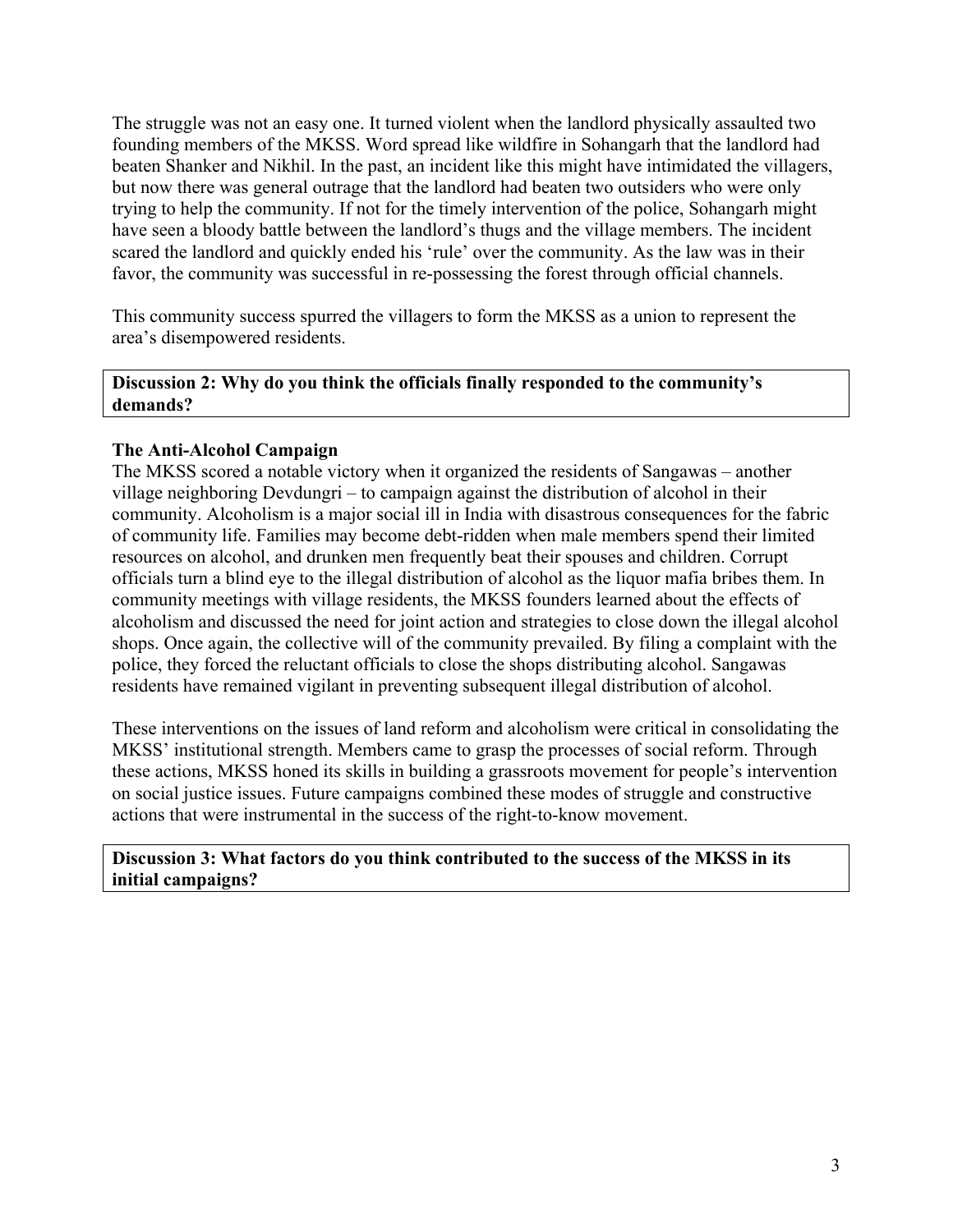#### **Profile: Laxmi Chauhan**

Rajasthan is a deeply conservative state and the status of women is very poor. In rural areas, women are forced to wear a *ghoonghat* (a cloth that covers most of their head and face) when they are in public. However, Laxmi Chauhan, one of the youngest members of the MKSS, does not let her gender or visible handicap – she lost an eye as a child – get in the way of her activism. In spite of being born in and a resident of a deeply conservative rural community, Laxmi makes speeches and appears in public without wearing the traditional head cover expected of a married woman. As a young woman, she was deeply influenced by the MKSS campaign in her village to stop the illegal distribution of alcohol. Today, she is an inspiration for young women in the rural community as she forcefully addresses issues of oppression and injustice in MKSS-led campaigns.

## **The Struggle for Minimum Wages**

 $\overline{a}$ 

For decades, rural development programs have suffered from corruption. Corrupt officials acting in collusion with their political benefactors<sup>4</sup> siphon off large sums of the money intended for public works and then deny workers their legitimate claims. These actions are then veiled by official secrecy laws, which make records pertaining to government programs inaccessible to the public. As a result, little concrete evidence of corruption can be uncovered, despite the widespread reports.

Large parts of Rajasthan are desert. The state receives very little rainfall and is highly droughtprone. The combination of small landholdings and limited water for irrigating crops means that most farmers must supplement their household income by taking temporary waged work within the state or in neighboring states. Because of the lack of private industry there, the state government has become the largest employer of rural workers. In years of drought – and occasionally even in periods of normal rainfall – the government sponsors employmentgenerating programs. Village residents earn food (through food-for-work programs) or cash wages that are calculated according to the government's minimum wage law.

Many of MKSS' primary constituents – peasants and rural workers – were denied their minimum wages by the government. As a logical extension of their demands, MKSS began to represent the interests of public wageworkers.

## **Examples of Corruption: 'Ghost' works**

- The same village well was dug three times in a five-year period. The measurement books maintained by the project engineers showed that each engineer had dug a hole about 90 meters deep. The total depth of the well should have been around 270 meters. However, the well was actually only 90 meters deep. On two occasions, project funds had been completely siphoned off.
- A veterinary hospital was shown in the records as built. In reality, the project managers siphoned off the entire amount allocated to the hospital. Learning that there was to be a public hearing, they hastily constructed a makeshift hospital on the second floor of the village administration building. The logic that cows and buffaloes could not realistically walk up flights of stairs did not occur to them.
- The police were not exempt from the net of corruption. Official records showed that five rooms had been built in the local police station. Bemused community members pointed out during a public hearing that there were only three rooms in the police station.

<sup>&</sup>lt;sup>4</sup> Elected officials in India are infamous for misusing their powers when appointing officials to oversee government agency functions. They select individuals who will help them to divert public funds meant for local projects into their own pockets. Nominated officials are often blatant in their corrupt practices, safe in the knowledge that their elected bosses will protect them.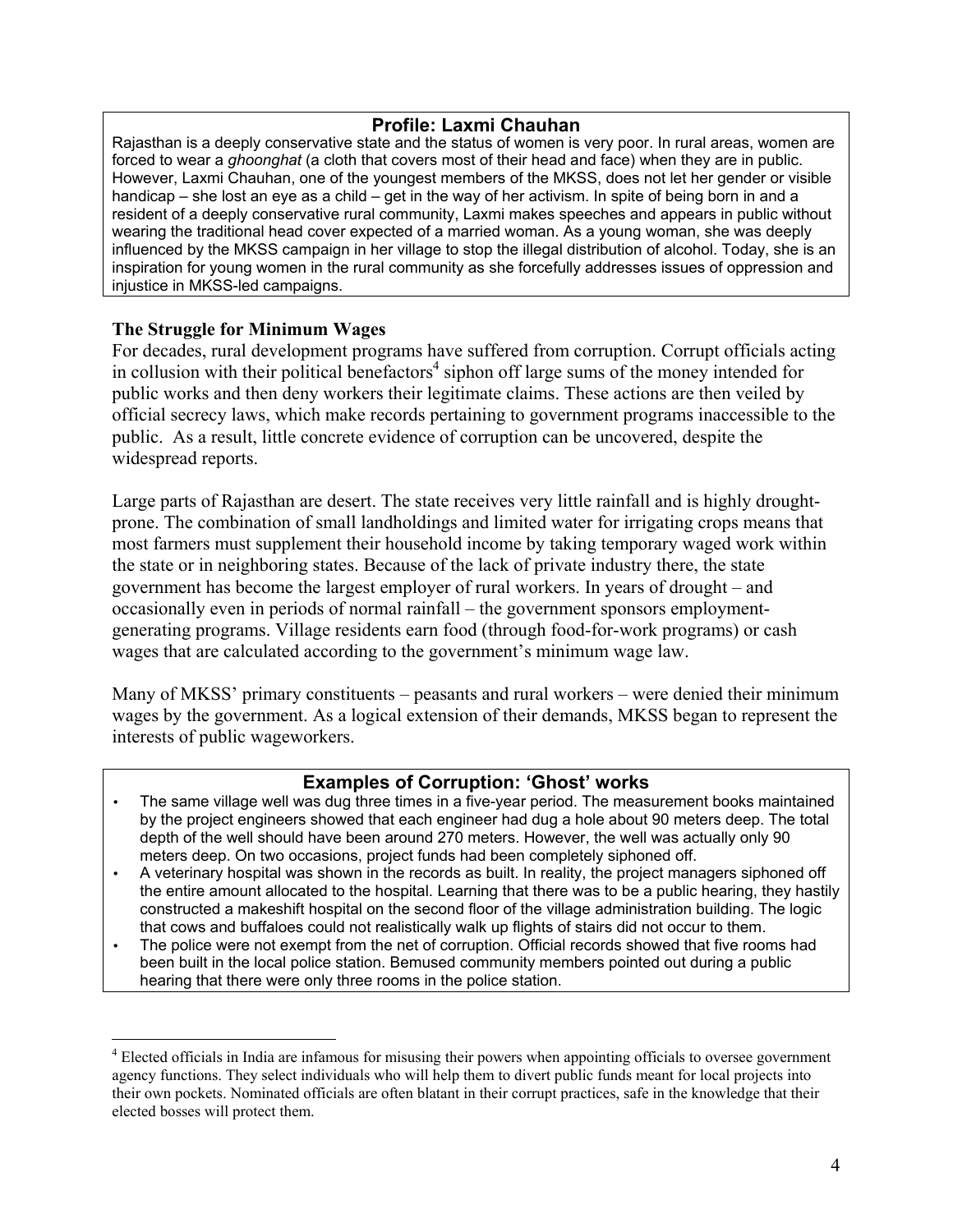### *Jan Sunwais* **– The Public Hearing as Citizen Forum**

Initially, the MKSS' response to the denial of minimum wages was to demonstrate by conducting two *dharnas* (sit-ins). Officials responded to MKSS representations with hostility. The officials insisted that the workers had been paid what was rightfully theirs, referred to program financial records to justify these claims, and refused MKSS requests for access to copies of these payment records. The officials cited the Official Secrets Act, a legacy of British colonial rule in India. Mohanba, an elderly member of the MKSS, declared in an internal meeting "*there is some magic in these official records and until we get these records, we won't get our legitimate wages*." His statement struck a chord with the others, and so the MKSS decided to launch a campaign to obtain information – the birth of the right-to-know movement in India.

Over the next few years, the right-to-information campaign involved a series of public meetings and representations to political leaders, demanding that official information and government records be provided to the public. Through the intervention of sympathetic officials, the MKSS was able to obtain copies of some records – including bills, vouchers, cash books, labor rolls and engineers' measurement books – showing details of employment-generating projects. This information was circulated so that residents of the relevant villages could compare the records with what had really happened. Preliminary findings revealed that long-held suspicions were true – there was widespread corruption in the administration of these programs. For example, recorded wages were never paid to people who worked on projects; canals and other infrastructure were either never built or were built with cheaper materials than those in the documents.

The MKSS established a forum called *Jan Sunwai* (public hearing) to involve villagers directly and to record their responses systematically. In addition to a formal panel of judges – eminent citizens of the area – they invited members of the media, all village residents, and relevant public officials (including local politicians) to attend the hearings. After announcing rules for the conduct of the public hearing, MKSS members systematically presented the information contained in the records and asked attendees whether the information was true. (For further details of the process, see Section II of the case study.)

The first public hearing was held in the village of Kot Kirana. It was highly successful and most village residents and local officials attended. The findings were widely reported in the media. Following this first hearing, the MKSS held a series of others in several villages. The government eventually took notice and instituted action on the findings of the public hearing report.

**Discussion 4: Compare the MKSS public hearings with direct action such as sit-ins and protest marches as strategies for participatory democratic practices. List the differences and discuss advantages and disadvantages of each in achieving political goals. Discuss specifically what individual citizens might gain from these different strategies.**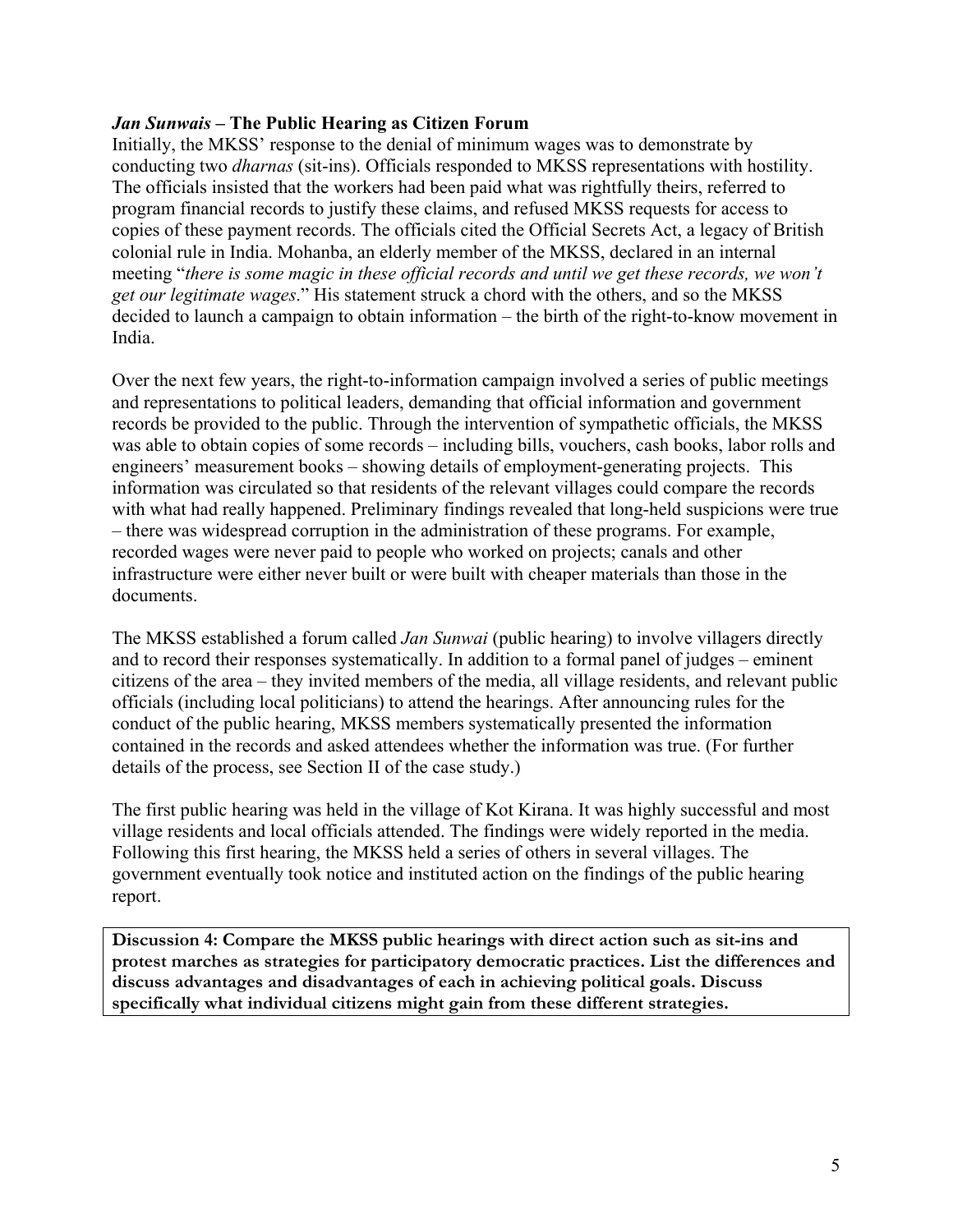#### **Profile: Mohanba**

One of MKSS' oldest members, Mohanba belongs to a community that is classified officially as a scheduled caste (the lowest caste group in India). For centuries, lower-caste communities have faced oppression and exploitation from the upper castes. Like many in his peasant community, Mohanba had to migrate periodically to other states in search of work. Though illiterate, Mohanba is a sought-after folk singer of devotional songs. Inspired by the MKSS' vision, Mohanba and his wife Chunnibai joined the organization and are long- time members. One of the media in which the MKSS communicates its message is song. Using the expertise of members like Mohanba, the MKSS composes lyrics that set campaign messages to familiar folk tunes and devotional songs. Mohanba's simple statement of the need to obtain the government accounts and their 'magic' galvanized the MKSS into starting the right–toinformation campaign.

#### **The Right–to-Information Campaign**

 $\overline{a}$ 

Even though the public hearings were a success, the MKSS realized that its dependence on the intervention of sympathetic officials to obtain records remained a significant barrier to broader engagement in public discussions of official programs. They decided to launch a massive public *dharna* (sit-in) in the town of Beawer, demanding a law on the right of all citizens to information on government programs. By astutely timing the sit-in to coincide with national elections, the MKSS was able to contrast politicians' selfish electioneering messages with their own legitimate demand for access to information. During the *dharna,* speakers emphasized that, by using the right to collectively and individually ask questions and demand answers, citizens could participate meaningfully in official decision-making processes. The poor started to see that they had to be involved in the right–to-information campaign because the issue was connected intrinsically to their livelihood and survival.<sup>5</sup> One of the campaign's slogans points to that link: **"The Right to Know, The Right to Live."** 

Official resistance to transparency and accountability was so strong that it took nearly two years after the Beawer sit-in for the government to alter the village administration law (called the Panchayati Raj Act) to include provisions to make records publicly available.

It took two more years and another massive *dharna* in the state capital of Jaipur to force the state assembly to pass the statewide right–to-information law. The passage of the law was considered a major victory for the people – especially given the government's repeated pronouncements that acceding to the limited demand for information on public works was "impossible, impractical, and inconceivable."<sup>6</sup>

#### **Profile: Aruna Roy**

Aruna Roy is the best known face of the MKSS. At a young age, she gave up a potentially powerful career as a member of the elite Indian civil service – the Indian Administrative Service – to become a social justice activist. She worked for several years with a development organization in Rajasthan before moving to Devdungri village with her colleagues Shanker Singh and Nikhil Dey. A founding member of the MKSS, Aruna shaped the philosophy and principles of the MKSS along with her colleagues and helped make the movement one of India's most potent non-party political organizations. Aruna also introduced a gender perspective that influences all aspects of MKSS' work.

<sup>&</sup>lt;sup>5</sup> Aruna Roy & Nikhil Dey, Fighting for the Right to Know in India <http://righttoinformation.info/arunapaper.htm> 6 ibid